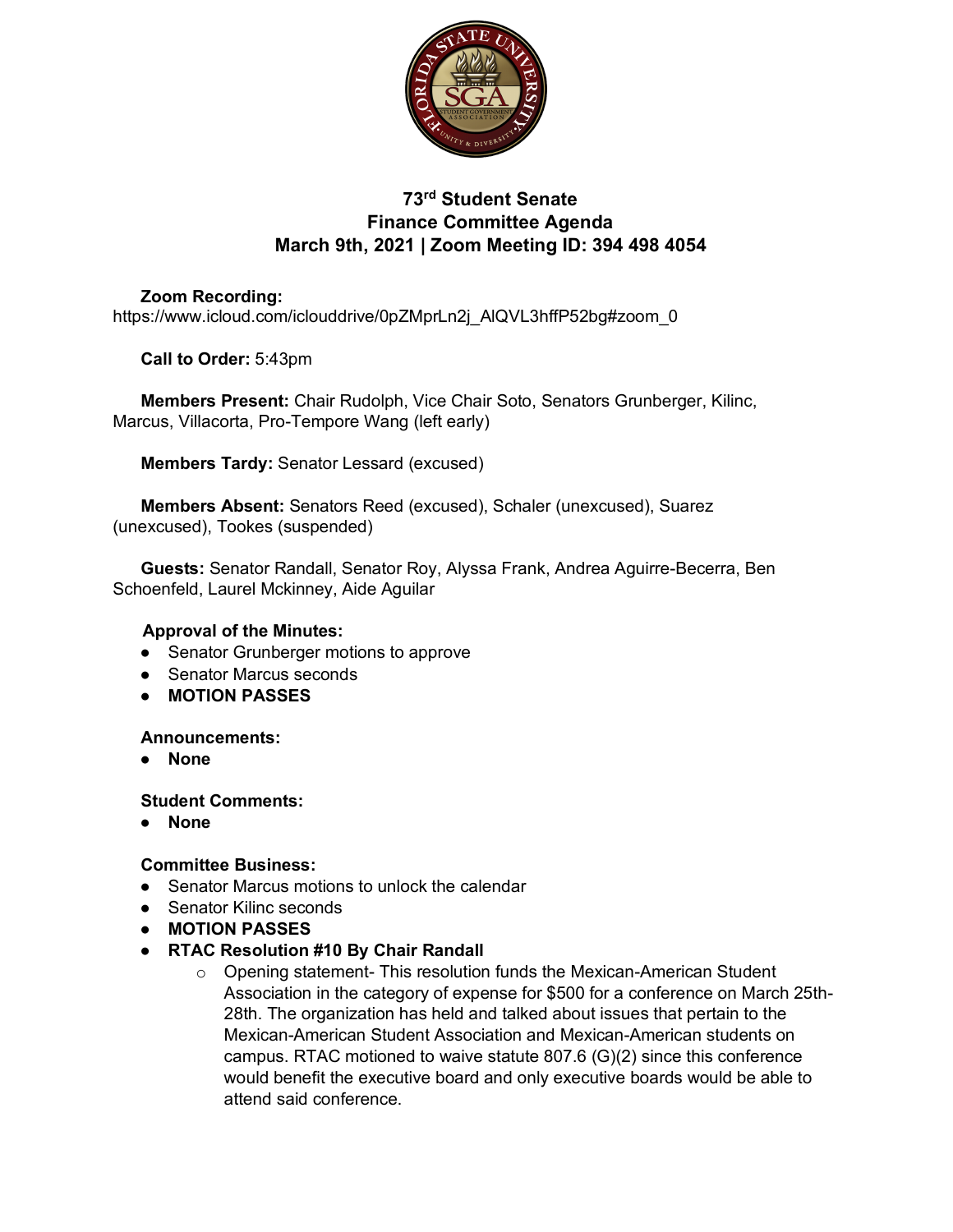

- o Vice Chair Soto: What was the statute that you mentioned earlier?
- $\circ$  Chair Randall: The statute is 807.6 (G)(2)
- o Senator Marcus moves to enter roundtable
- o Senator Villacorta seconds
- o Senator Marcus: **POPP** I think that we should change the rule so that you can get reimbursed for registration fees, especially when registration for things tends to be early in advance compared to conferences and such.
- $\circ$  Chair Randall: I talked to the business manager about this. You cannot receive a purchase order, in which you cannot process a Nole Central request, in which you cannot receive an RTAC request.
- $\circ$  Senator Marcus: I will work with you on that. I think it is so frustrating for RSOs in not knowing this.
- o Senator Marcus moves to call to question
- o Senator Grunberger seconds
- $\circ$  Closing statement- I appreciate you all for listening to this request tonight. I look forward to fixing the issues with Senator Marcus. With MASA, this helps them attend this Latinx conference, and I yield in full support.
- o Vote- Y: 5 Grunberger, Kilinc, Marcus, Villacorta, Soto N: 0 A: 1 Wang
- o **RESOLUTION PASSED IN COMMITTEE**
- Senator Marcus motions to return to the orders of the day
- **Confirmations and Nominations- PAC Candidate Ben Schoenfeld**
	- $\circ$  Candidate opening- My name is Ben Schoenfeld. I am a freshman at Florida State. I wanted to join SGA because of Senator Flashman and also having a meeting with Senator Randall. I have experience with budgeting money within a group as the President of a youth group, and with that I yield.
	- o Senator Marcus: Have you taken the financial certification exam?
	- o Candidate Schoenfeld- I have, but I do not know if I have passed yet.
	- o Senator Grunberger- Are you involved with any other organizations other than your fraternity?
	- o Candidate Schoenfeld- Yes, I
	- o Vice Chair Soto- What inspired you to go out for a PAC member spot?
	- $\circ$  Candidate Schoenfeld- After talking with Senators Flashman and Randall, they have inspired me to go out for something like this and to help students and RSOs receive funding.
	- o Senator Marcus moves to forward the candidate
	- o Senator Grunberger seconds
	- o Candidate closing- A couple of things that I am passionate about being more environmentally sustainable with RSOs as well as funding more identity-based organizations. With that, I hope you all confirm me.
	- o Vote- Y: 5 Grunberger, Kilinc, Marcus, Villacorta, Soto N: 0 A: 1 Wang
	- o **CANDIDATE IS CONFIRMED IN COMMITTEE**
- **PAC Resolution #11 By Tyler Roy**
	- o Opening statement- For Relay for Life, they came requesting money for renting out the IM fields on the 27th. For clothing and awards, we decided to zero-fund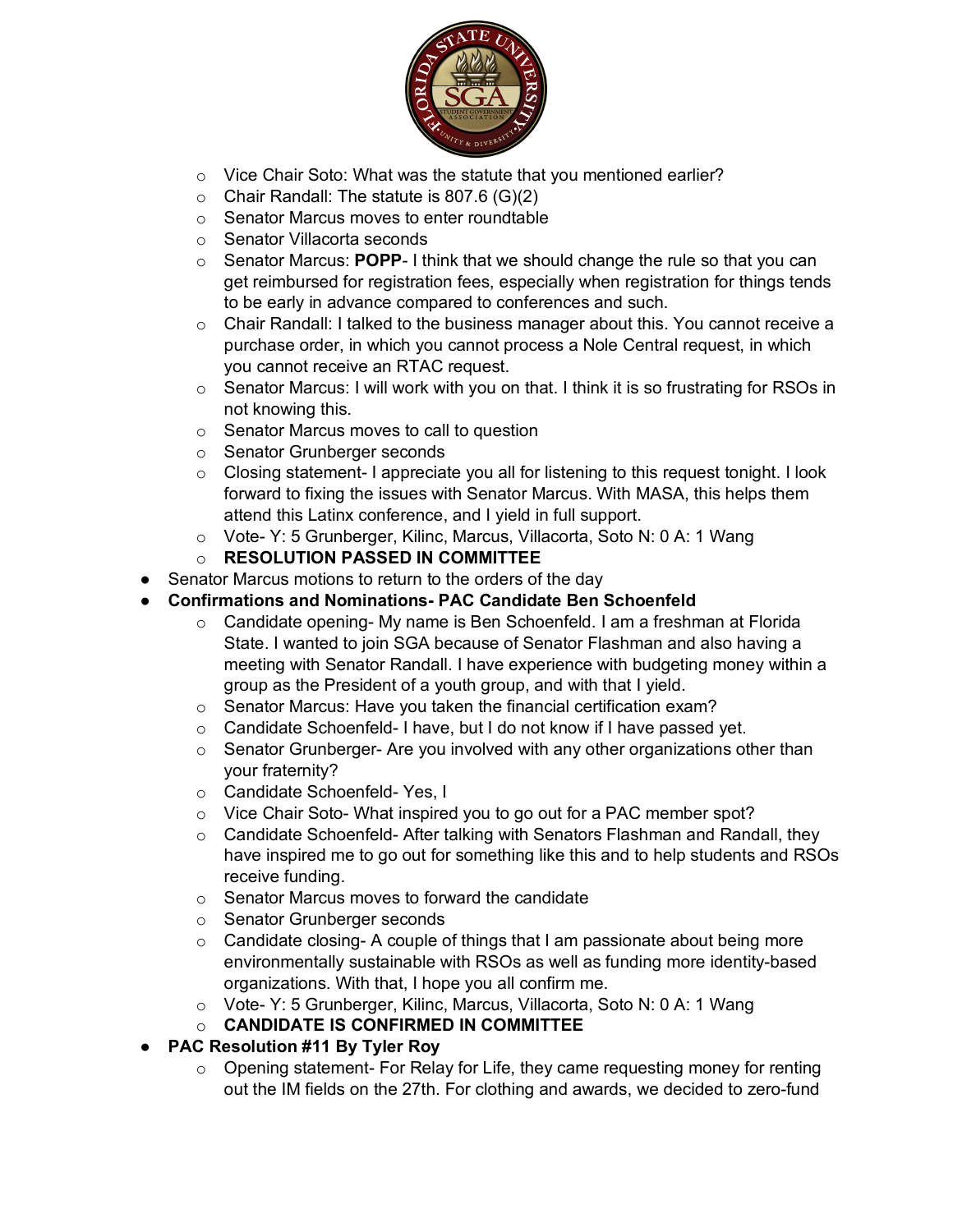

them because they requested 500 t-shirts, but they came to me with a lower amount this morning, so we can hear that during roundtable. The Flute Association plans to bring in two speakers, in which they always come to PAC once a semester to ask for funding, and the Muslim Student Association asked for \$50 in expense and for food, but we decided to zero-fund for the speaker since they did not bring in any quotes.

- o Senator Marcus motions to enter roundtable
- o Senator Lessard seconds
- $\circ$  Chair Roy: They requested funding in three categories. I would like to move the amount of contractual services to expense due to statutes. Even though it is a larger amount than normal requests, the amount is very needed in order to help their event succeed.
- o Senator Marcus motions to change
- o Senator Lessard seconds
- o Sponsor Roy finds it friendly
- o Senator Marcus- **POC**: I noticed that there was \$5,000 in clothing & awards not on the resolution, so are we waiting until next week to worry about this?
- $\circ$  Chair Roy: I was hoping to share some lower quotes with you all during this meeting instead of having to wait an extra week only because this is a timesensitive request. They are asking to fund two types of t-shirts- one type for general participants and one type for the team so that they are easily recognizable. The new quote includes 200 general t-shirts and 20 officer team shirts. We could fund up to \$2,000 in t-shirts and the organization would have to cover the \$545 difference.
- o Senator Marcus moves to let a non-senator to speak
- o Vice Chair Soto seconds
- $\circ$  Alyssa Frank: That is the lowest that we could get it, but even though it is not ideal, we will still take it.
- o Chair Roy: I would be happy to answer any questions
- o Senator Marcus- **POC:** Do we expect more requests to come in due to banquets and such?
- $\circ$  Chair Roy: If everything goes well, we can use the \$26,000 to hear out more requests, but if we continue to be
- o Senator Marcus- **POC**: Does the organization fundraise for these things?
- o Chair Roy: All of their fundraising money usually goes to Relay for Life itself
- o Senator Marcus- **POPP**: I know that Dance Marathon usually have their members buy their merchandise with their own money, so I have no problem with fully funding Relay for Life, but I just want to make sure that most of the PAC money does not go to one organization.
- o Vice Chair Soto- **POC**: Relay for Life Executive Committee purchases all their merchandise before the event, and they also sell their merchandise to the public before the Relay event itself, so I could understand why they would request funding for these t-shirts for the day of the event.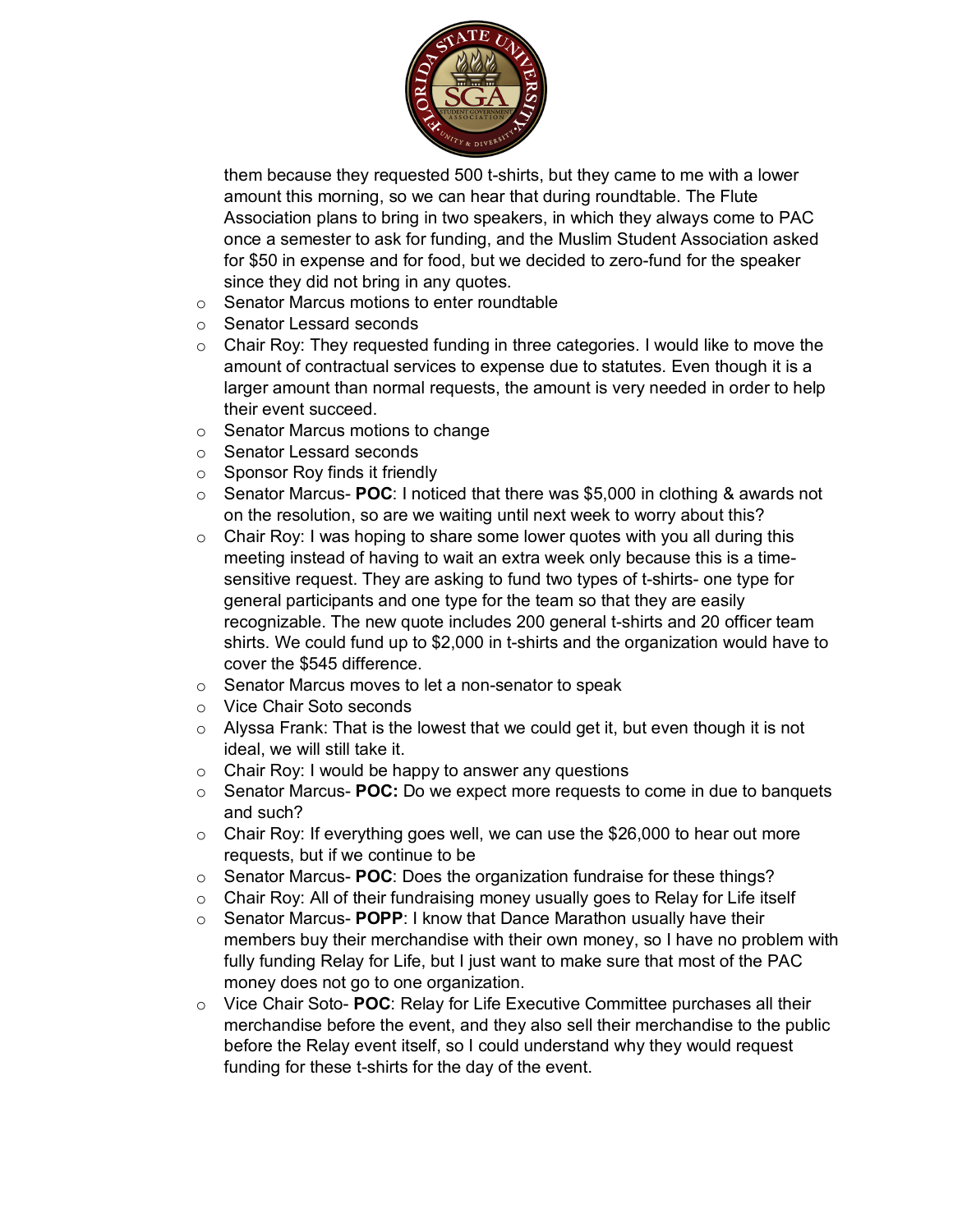

- $\circ$  Chair Rudolph: PAC was okay with funding 200-250 shirts, and why did you all not fund for the t-shirts again?
- $\circ$  Chair Roy: The reason why we tabled that part was because we did not have any smaller requests other than 470 and 520 t-shirts, so we wanted to see smaller quotes, in which they were able to provide those this morning.
- o Senator Marcus: I am on the fence about the t-shirts only because that is a lot of money going to one organization.
- o Alyssa Frank: Dance Marathon did their events differently, but due to FSU protocol, participants can only be on the field for two hours. A lot of participants have come up to us and told us that they financially cannot cover the cost of tshirts and such, which is why we requested funding for the t-shirts.
- o Senator Marcus- **POC**: Will the t-shirts be given out throughout the week?
- $\circ$  Chair Roy: Yes, they will be given the t-shirts at the event and throughout the week
- $\circ$  Senator Lessard: I think we need to be fiscally conservative when it comes to PAC money, even if it means that we wait until next week to wait on it.
- $\circ$  Senator Grunberger: Are we allowed to reallocate some of the funds to PAC from RTAC?
- $\circ$  Chair Rudolph: Yes, we can reallocate some of the money from RTAC to PAC.
- $\circ$  Senator Villacorta: We need to act with what we have currently in our accounts.
- o Senator Marcus motions to forward it as currently amended
- o Senator Lessard seconds
- o Senator Marcus withdraws motion
- $\circ$  Chair Roy: We did discuss last night about funding for executive member t-shirts due to its importance with safety, and we planned on waiving the statute in order to do so. They said that they can wait until next week, if needed, but the executive member shirts are the more time-constraint
- $\circ$  Senator Lessard: Do we have separate quotes with the executive t-shirts?
- $\circ$  Chair Roy: What we have is that we can fund them with what they gave us.
- o Senator Lessard motions to forward it as currently amended
- o Senator Marcus seconds
- $\circ$  Closing statement-Thank you all for the discussion. Without them being funded, this event would not be possible to be had. It definitely helps with the students.
- o Line Item Vote- Y: 5- Grunberger, Kilinc, Lessard, Marcus, Villacorta N: 0 A: 1- Soto
- o **LINE ITEM PASSES**
- o Entire Resolution Vote- Y: 5- Grunberger, Kilinc, Lessard, Marcus, Villacorta N: 0 A: 1- Soto
- o **RESOLUTION PASSED IN COMMITTEE**

**Old Business:**

● **None**

**New Business:** 

● **Confirmations and Nominations**